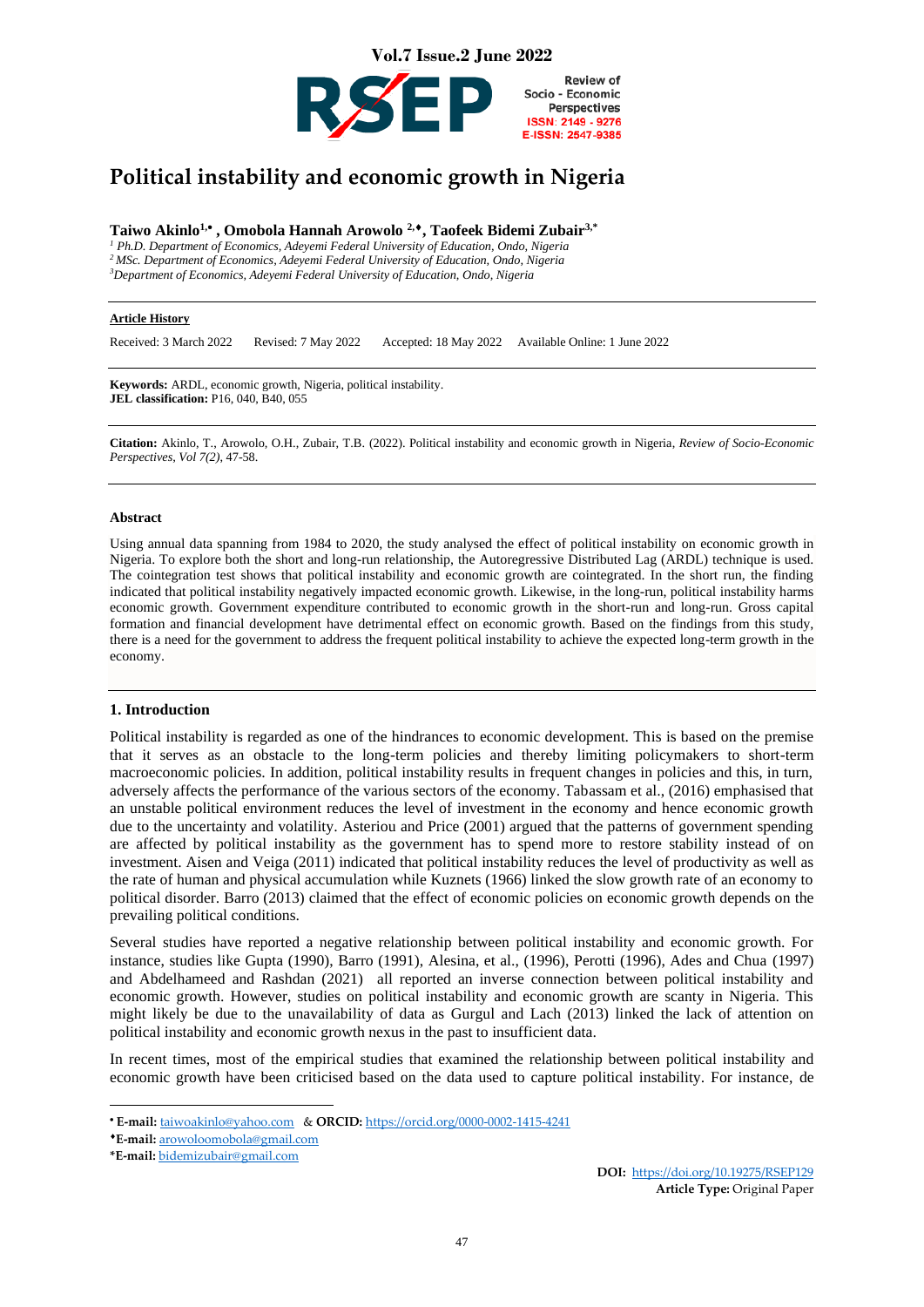Haan (2007) argued that the most of the variables used in political instability-economic growth nexus suffered from measurement errors and this has cast doubt over the validity of their findings. According to Jong-A-Pin (2009), many attempts have been made to address the problem of measurement errors as some studies have resorted to construct a dimensional index using principal components analysis (PCA) while some studies used the discriminant analysis or logit analysis. Also, evidence from past studies showed that most of the studies which examined the connection between political instability and economic growth focused on panel data or cross-country analysis. For instance, Alesina et al. (1992, 1996); Mbaku (1988, 1992); Zureiqat (2005); Polachek and Sevastianova (2012); Okafor (2017); Elbargathi and Al-Assaf (2019); and Dalyop (2019) are panel studies while country specific studies on Nigeria are scanty.

The lack of sufficient studies on the connection between political instability and economic growth in Nigeria coupled with the issue of measurement error highlighted in previous studies motivate this study. This study intends to contribute to the literature by examining the impact of political instability on economic growth in Nigeria in the following ways. First, Nigeria is a nation has been experiencing significant levels of political instability since 1999 in which the findings from this study can help policymakers in making appropriate decisions. For instance, political instability has been a major issue since its independence in 1960. The frequent changes of government that is quite common since 1960 have promoted unstable economic policies, inconsistent economic planning and poor leadership. It has also constituted an adverse economic environment, which makes it difficult for rapid economic growth. Between 1966 and 1993, out of several coups that took place in Nigeria, six eventually led to the formation of new governments. Even after Nigeria successfully transited to the democratic system of government in 1999, the country has been facing a series of religious, community and ethnic crises that led to the loss of lives and livelihood.

Second, this study will provide robust and new evidence free from measurement error as this study employs new data set on various types of conflicts from the International Country Risk Guide (ICRG) for the analysis. The remaining parts of this study are organised as follows; Session 2 consists of the literature review; the methodology is presented in session 3; session 4 presents the measurement of the variables. Session 5 contains the empirical analysis while session 6 presents the conclusion and recommendation.

# **2. Literature Review**

Regarding the nexus between political instability and economic growth, some studies investigated the relationship using time series while some studies use panel data. Starting with time-series studies, for instance, Ali, Hashmi and Hassan (2013) focused their attention on the effect of both economic and political factors on the volatile economic expansion and investments in Pakistan for the period 1972-2009. The study used factors such as corruption, political instability, frequent changes in regime, energy crisis and conflicts among political parties as non-economic factors. To analyse the long-run and short-run relationship between political instability and domestic private investments, the study used the ARDL cointegration approach along with Error Correction Model. The study found that the poor economic growth in Pakistan is caused by capital flight, which occurs because of the uncertainty created by non-economic factors. Like Ali, Hashmi and Hassan (2013), Sweidan (2016) employed the ARDL model and Kalman filter econometric techniques to investigate the connection between political instability and economic growth in Jordan. The study used data that cover the period 1967- 2009. The study found that political instability produces a significant adverse effect on economic growth throughout the study period. The study also found that political instability has an adverse impact on government expenditure. Also, on the Pakistan economy, Tabassam, Hashmi and Rehman (2016) examined the connection between political unrest and economic growth using annual time series covering 22 years. The study used terrorism, election, regime and strikes to proxy political instability. However, the authors used ARCH and GARCH models instead of the ARDL model. The result from GARCH (1, 1) model in the mean equation indicated that only terrorism has an inverse relationship with the mean equation of GDP per capita. However, the results of the GARCH (1, 1) model with explanatory variables in the variance equation revealed that elections and regimes are the only two explanatory variables that impacted negatively the volatility of GDP. Jong-A Pin (2009) used Exploratory Factor Analysis to analyse if the different measurements of political instability will produce a different effect on economic growth and if this effect is causal. The study utilised 25 political instability indicators. The research found that from the dimensions of political instability utilised in the study, only instability of the political regime failed to impact economic growth positively. The study concludes that the four dimensions of political instability used have different effects on economic development.

Gong and Rao (2016) focused on investigating if the prolonged political instability experienced in Fiji would produce a harmful effect on the economy. The study covered the period 1970–2011 and used the Synthetic Control Method. The study confirmed that prolonged political instability constitutes a hindrance to economic growth during the study period.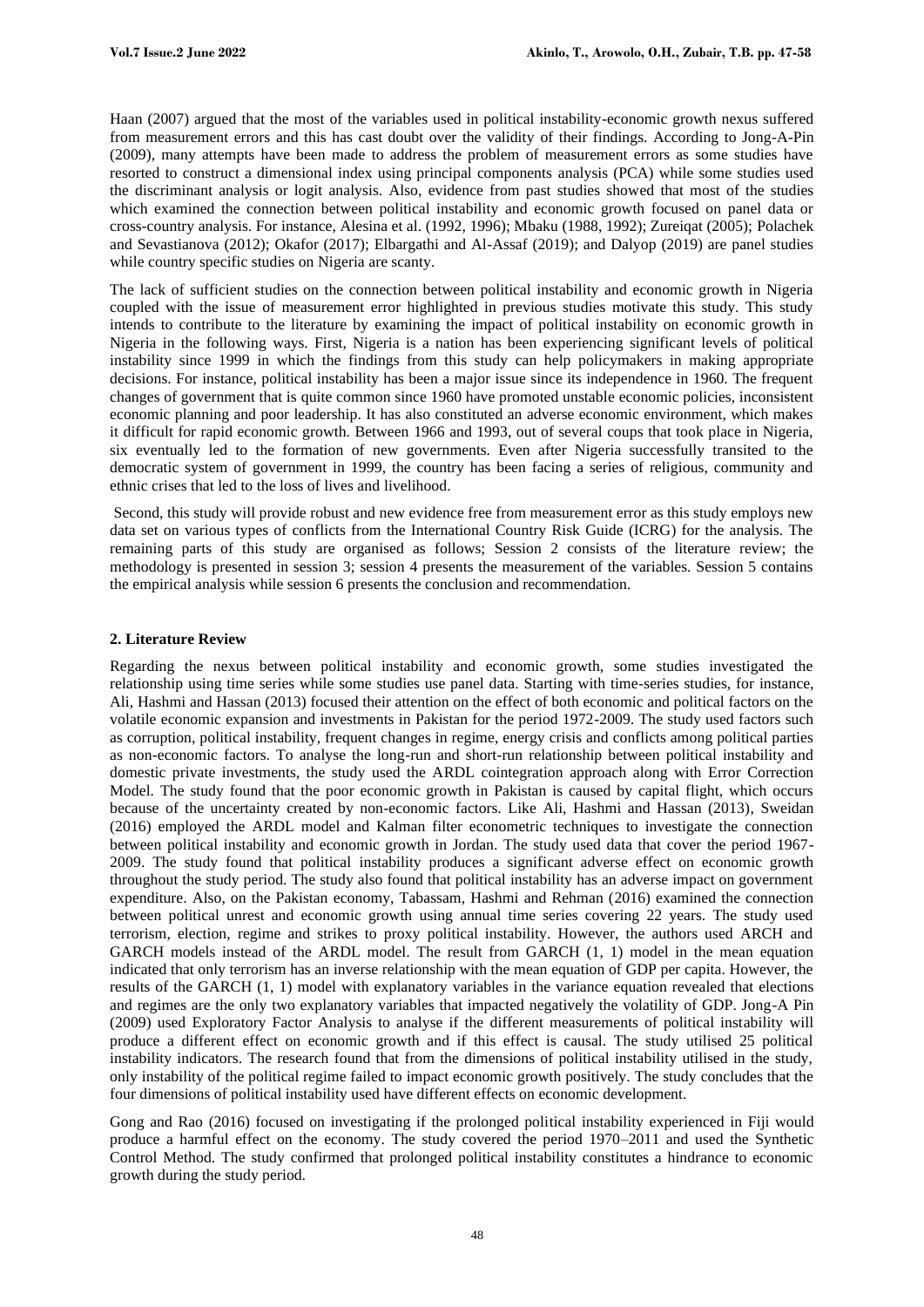On the panel studies, Aisen and Veiga (2013) focused on how political instability affects economic growth in a sample consisting of 169 developing and developed countries. The study covered the period 1960 to 2004. The study employed the system GMM technique for the estimation of the relationship. The result from the estimations showed that a high level of political instability contributed to the poor growth of GDP per capita. The study emphasised that irrespective of the channels, political instability impedes economic growth by reducing the level of productivity growth rate. In a similar study, Okafor (2017) used panel data from 15 members of the Economic Community of West Africa States (ECOWAS) countries to investigate the impact of political instability and economic growth for the period 2005 - 2012. The study used fixed effect and generalised method of moments techniques of analysis while different types of conflict were also used for the analysis. The results revealed that variables such as terrorism and others exerted a negative impact on economic growth in the selected countries. Gurgul and Lach (2013) were interested in determining the connection between political instability and economic growth. To achieve this objective, the study used 10 Central and Eastern European countries (CEE) while the study spanned through 1990–2009. The study found that when government change is used to define political instability, it has a detrimental impact on economic growth. For the period 1980 to 2013, Dalyop (2019) used data from 52 African nations to investigate the connection between political instability and economic growth. The panel analysis showed that there is a direct relationship between political stability and economic growth. The results further indicated that political instability constitutes an obstacle to economic growth. Also, the study established that a low level of economic growth worsens and promotes political instability in Africa.

### **3. Methodology**

Econometric models that estimate the effect of political instability on economic growth are mainly multivariate regression models (Abdelkader, 2017). The functional form of the empirical model/equation for this study is specified as follows;

 $GDP = f(POL, GCF, FD, HUM, GOVE, FDI)$  (1)

where GDP is the aggregate output level, POL is political instability, GCF is gross capital accumulation, FD is financial development, HUM represents human capital, GOVE is the government expenditure and FDI is foreign direct investment.

The econometrics form of the model can take the general form as follow;

 $\Delta(GDP_t)$  =  $\gamma_0 + \gamma_1 (POL_t)$  +  $\gamma_2 (CGF_t)$  +  $\gamma_3 (FD_t) + \gamma_4 (HUM_t) + \gamma_5 GOVE_t + \gamma_6 (FDI_t) + \varepsilon_t$ (2)

The ARDL bound test approach<sup>1</sup> of the connection between political instability and economic growth in Nigeria is specified in the form of an unrestricted error correction model to test for cointegration as follows:

$$
\Delta GDP_{t} = \beta_{0} + \beta_{1} GDP_{t-1} + \beta_{2} POL_{t-1} + \beta_{3} GCF_{t-1} + \beta_{4} FD_{t-1} + \beta_{5} HUM_{t-1} + \beta_{6} GOVE_{t-1} + \beta_{7} FDI_{t-1} + \beta_{8} \sum_{i=1}^{n} \Delta GDP_{t-1} + \beta_{9} \sum_{i=0}^{n} \Delta POL_{t-1} + \beta_{10} \sum_{i=0}^{n} \Delta CGF_{t-1} + \beta_{11} \sum_{i=0}^{n} \Delta FD_{t-1} + \beta_{12} \sum_{i=0}^{n} \Delta HUM_{t-1} + \beta_{13} \sum_{i=0}^{n} \Delta GOVE_{t-1} + \beta_{14} \sum_{i=0}^{n} \Delta FDI_{t-1}
$$
\n
$$
+ \epsilon_{1t} \tag{3}
$$

where n represents the lag order and  $\Delta$  denotes the first difference operator.  $GDP_{t-1}$  represents the lagged dependent variable.  $\beta_0$  signifies the drift term and  $\varepsilon_{1t}$  sands for the residuals. On Eq. (3), we applied the ARDL bounds procedure as it permits a joint significance test of the null hypothesis of no cointegration (( $H_0: \beta_0 = \beta_1 =$  $\beta_2 = \beta_3 = \beta_4 = \beta_5 = \beta_6 = \beta_7 = 0$  against its alternative  $(H_1: \beta_0 = \beta_1 = \beta_2 = \beta_3 = \beta_4 = \beta_5 = \beta_6 = \beta_7 \neq 0$  that cointegration exists. To determine the presence of the cointegrating long-run relationship in the model, the Fstatistics is employed. The calculated F-statistics will be compared to the critical values tabulated by Pesaran et al. (2001). Pesaran et al. (2001) computed two sets of critical values (lower and upper critical bounds) for a given significance level. One group shows that all variables are I(0) and the other group shows they are all I(1). Therefore, the  $H_0$  hypothesis test will be rejected if the calculated F-statistics is greater than its upper critical value. This signifies the existence of the cointegrating long-run relationship. But the  $H_0$  hypothesis will not be discarded if the calculated F-statistics is below its lower critical value. This suggests that the long-run cointegration relationship is not existing. Finally, if the calculated F-statistics is between a lower bond and an upper bond, the test will be inconclusive. Regarding the optimal lag selection, we employed the Schwarz Bayesian Criterion (SBC).

<sup>&</sup>lt;sup>1</sup> It has the advantage of combining  $I(0)$  and  $I(1)$  variables together.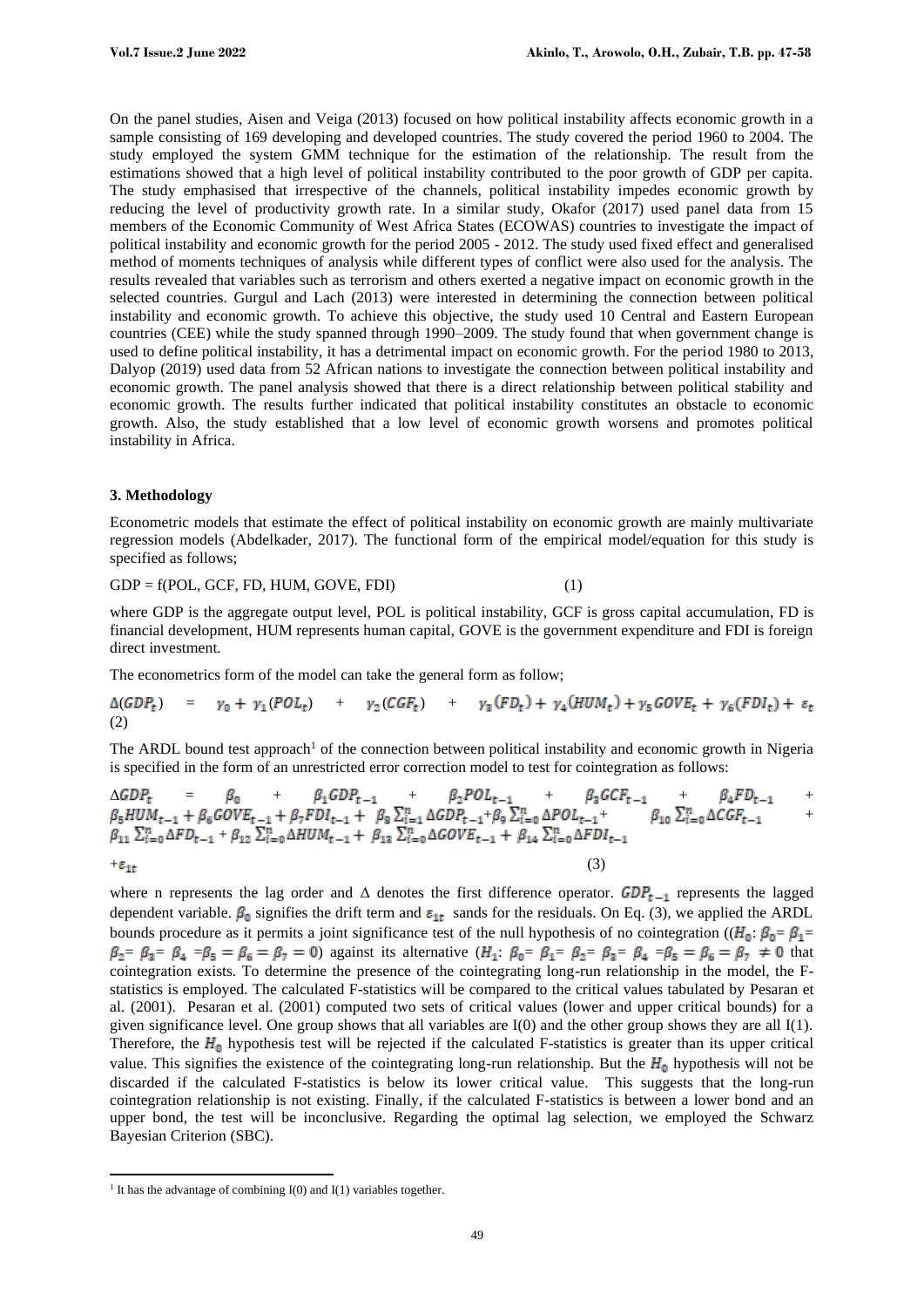The ARDL model can be used to analyse both long-run and short-term associations between the variables. For the estimation of the long-term relationship, the following model is adopted;

$$
GDP_{t} = \alpha_{0} + \alpha_{1} \sum_{i=1}^{n} GDP_{t-1} + \alpha_{2} \sum_{i=0}^{n} POL_{t-1} + \alpha_{3} \sum_{i=0}^{n} GCF_{t-1} + \alpha_{4} \sum_{i=0}^{n} \Delta FD_{t-1} + \alpha_{5} \sum_{i=0}^{n} GVP_{t-1} + \alpha_{6} \sum_{i=0}^{n} GVP_{t-1} + \alpha_{7} \sum_{i=0}^{n} FDI_{t-1} + \epsilon_{1t}
$$
\n(4)

The ARDL-ECM model is used for short-term relationships. If there is co-integration between the variables, then it is acceptable to use the ECM model. When short-run dynamic parameters are obtained by estimating an error correction model related to long-run estimates, this model is derived. It is possible to present this as follows;

$$
\Delta GDP_t = \alpha_0 + \alpha_1 \sum_{i=1}^n \Delta GDP_{t-1} + \alpha_2 \sum_{i=0}^n \Delta POL_{t-1} + \alpha_3 \sum_{i=0}^n \Delta GCF_{t-1} + \alpha_4 \sum_{i=0}^n \Delta FD_{t-1} + \alpha_5 \sum_{i=0}^n \Delta HUM_{t-1} + \alpha_6 \sum_{i=0}^n \Delta GOVE_{t-1} + \alpha_7 \sum_{i=0}^n \Delta FDI_{t-1} + \alpha_8 ECM_t + \varepsilon_{1t}
$$
  
(5)

#### **4. Measurement of Variable and Data Source**

#### 4.1 Data Description and Sources

We make use of annual time series data, which covers the period 1984-2020. The reason for choosing this period is based on data availability. Specifically, the data on the different types of conflicts from the (ICRG) starts in 1984. The variables include; GDP per capita (constant 2015 U.S. dollars) - this is measured by gross domestic product divided by midyear population. Gross capital formation (GCF) as % GDP– this is the gross fixed capital formation. Human capital (HUM) – this is measured by the total labour force. Political instability (POL) – political instability is proxied by internal conflict. Internal conflict is an appraisal of political viciousness in the nation and its potential effect on administration. The risk rating is made up of three subcomponents, each of which has a maximum score of four points and a minimum score of zero. A 4-point score equals very low risk, while a 0-point score equals very high risk. Financial development (FD) as % GDP is measured by domestic credit to private sector. Government expenditure (GOVE) – this is the government expenditure of consumption as % GDP. Foreign direct investment (FDI) as % GDP – This is the average of FDI net inflows to GDP. The data on GDP per capita, physical capital, human capital, government expenditure, financial development and foreign direct investment are obtained from the World Development Indicator. Data on internal conflict is the Political Risk Components (PRC) from the ICRG. The descriptive statistics of the variables are presented in appendix A1 while the correlation matrix of the variables is presented in appendix A2.

#### **5**. **Empirical Analysis**

#### 5.1 Unit root test

The analysis of this study begins with the examination of the unit root test. This is very necessary to determine the stationarity of the variables. To achieve this, we perform two different unit root tests, namely, Augmented Dicky-Fuller (ADF) and Philip-Perron (PP). The results of the unit roots are presented in table 1. The Augmented Dicky-Fuller result shows that almost all the variables except the gross capital formation are integrated into the I(1) process. The gross capital formation is stationary in level. Likewise, the Philip-Perron test indicates that all the variables are stationary at first order aside from the gross capital formation which is stationary at level.

| <b>Variables</b> | <b>ADF</b> |                         |             |                         |              |
|------------------|------------|-------------------------|-------------|-------------------------|--------------|
|                  | Level      | <b>First Difference</b> | Level       | <b>First Difference</b> |              |
| <b>GDP</b>       | 1.2307     | $-3.4855***$            | 1.7197      | $-4.3454***$            |              |
| <b>GCF</b>       |            | $-1.8830* -7.4995***$   | $-2.1615**$ | $-7.4292***$            |              |
| <b>HUM</b>       | 3.1662     | $-4.2110**$             | $-1.8996$   | $-2.7331***$            |              |
| POL              | $-1.3843$  | $-5.8148***$            | $-0.3656$   | $-5.8167***$            |              |
| FD.              | 0.3988     | $-5.5302***$            |             | $-0.3130$               | $-5.1344***$ |
| <b>GOVE</b>      | 0.2786     | $-5.0656***$            | $-0.1524$   | $-5.1601***$            |              |
| <b>FDI</b>       | $-0.4385$  | $-6.000***$             | $-0.0875$   | $-6.3490***$            |              |

**Table 1.** Unit Root Test

Note: (\*\*) (\*\*\*) signifies significance at 5% and 1% level respectively.

**Source**: Authors Computation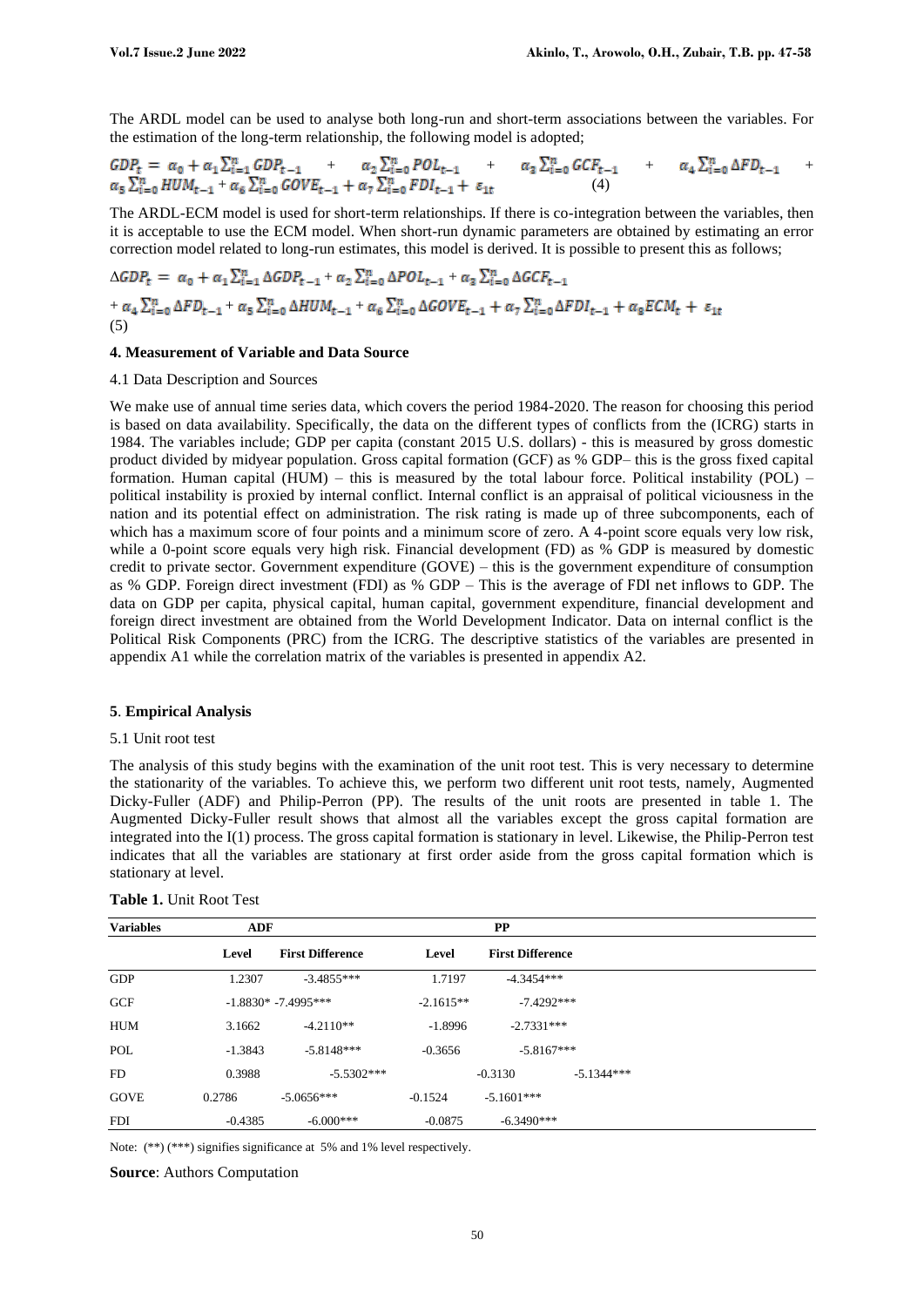#### 5.2 Cointegration Analysis

Having determined the stationarity of the variables, the study then performs a cointegration test. This is necessary as it helps to determine if a long-run relationship exists or not among the variables employed in this study. Several econometrics techniques that can be used to explore the existence of long-run cointegration relationships among variables are existing in the literature. For instance, the fully modified OLS methodology by Engle and Granger (1987) and Philip and Hansen (1990) is commonly used for univariate cointegration in the literature. However, for multivariate cointegration, most of the studies are employing Johansen (1988) and Johansen and Juselius (1990) full information maximum likelihood methodology. Most of the studies are using Johansen cointegration because it has the advantage of accommodating bias due to the small sample size and can present more than a cointegration relationship. However, one major weakness of this technique is that it requires all the variables to be integrated in the same order. In this study, the ARDL methodology developed by Pesaran and Smith (1995) and Pesaran et al. (2001) is employed because it has overcome the weakness of Johansen's cointegration and is based on its advantages over other multivariate cointegration methodologies. The results of the cointegration test are presented in table 2. The results of the Bound test show that there is a long-run relationship among the variables. This is because the estimated F-statistics (12.7553) is above the upper bound of critical value (4.8370), which means that the null hypothesis of no co-integration is rejected.

| Model                                   | Calculated F -statistic |             |  |
|-----------------------------------------|-------------------------|-------------|--|
| $GDP = f(GOVE, POL, GCF, FD, FDI, HUM)$ | 12.7553                 |             |  |
|                                         | $K = 6$ ,               | $N = 37$    |  |
| <b>Critical Values</b>                  | Lower bound             | Upper bound |  |
| 5%                                      | 3.1700                  | 4.8370      |  |
| 10%                                     | 2.5778                  | 3.9920      |  |

#### **Table 2.** Cointegration results

Notes: Critical bounds of F-statistic are shown in Narayan (2005). K stands for the number of independent variables. N refers to the number of observations.

#### **Source: Authors Computation**

#### 5.3 Long-run and Short-run Results

Determining the lag order of the model is important before the estimation of the long-term coefficient. Based on the actual statistics of sample data, Schwarz-Bayes Criterion (SBC) is used to identify the optimal lag order of all the variables in the model. The highest lag order among the variables is 2 and finally, ARDL (2,2,1,2,0,2,1) is identified as the most appropriate. The long-run result is presented in Table 3. The results in Table 3 indicate that political instability harms economic growth as its coefficient is negative and significant at 1%. This shows that political instability is detrimental to economic growth in the long-run. This finding is consistent with Aisen and Veiga (2011), [Murad a](https://www.emerald.com/insight/search?q=Malak%20Samih%20Abu%20Murad)nd [Alshyab](https://www.emerald.com/insight/search?q=Nooh%20Alshyab) (2019), [Ayessa](https://www.scirp.org/journal/articles.aspx?searchcode=Emerentienne++Bakaboukila+Ayessa&searchfield=authors&page=1) and [Hakizimana](https://www.scirp.org/journal/articles.aspx?searchcode=Jacques++Hakizimana&searchfield=authors&page=1) (2021). It also supports the theoretical argument that political instability polarises communities, making it more difficult for governments to reach an agreement on state capacity expenditure. Political instability distorts economic activities and hence lowering economic growth. The implementation of long term political and economic reforms needed in the economy is adversely affected by political instability and as a result, economic growth might not be feasible. The uncertainty created by political instability affects savings and investment decisions whereas a lack of sufficient savings and investment hinders long term economic growth. The coefficient of government expenditure is positive and significant which indicates that government expenditure enhances economic growth in sub-Saharan Africa in the long-run. This finding is in line with Bojanic (2013), Kapunda and Topera (2013). According to Lee, Won and Jei (2019), government expenditure can boost economic growth when it increases private productivity. The increase of government on health care and education can also lead to rapid economic growth. Gross capital formation produces a significant negative effect on economic growth. The coefficient of gross capital formation is significant at 1%. This is in line with Akinlo (2021) and Aslan and Altinoz (2021) who found that gross capital formation has a negative impact on economic growth. However, this finding does not support Nweke et.al (2017) and Ajose and Oyedokun (2018) who found an insignificant effect of gross capital formation on economic growth in Nigeria. This is an indication that Nigeria is deficient in infrastructural development. The lack of physical infrastructure will not allow the scarce resources to be put into rational use. The inefficient use of resources prevents large scale production and an increase in employment, which can enhance economic growth. Financial development harms economic growth. The coefficient of financial development is significant negative. This implies that financial development harms economic growth. This is in line with previous studies (e.g. Allen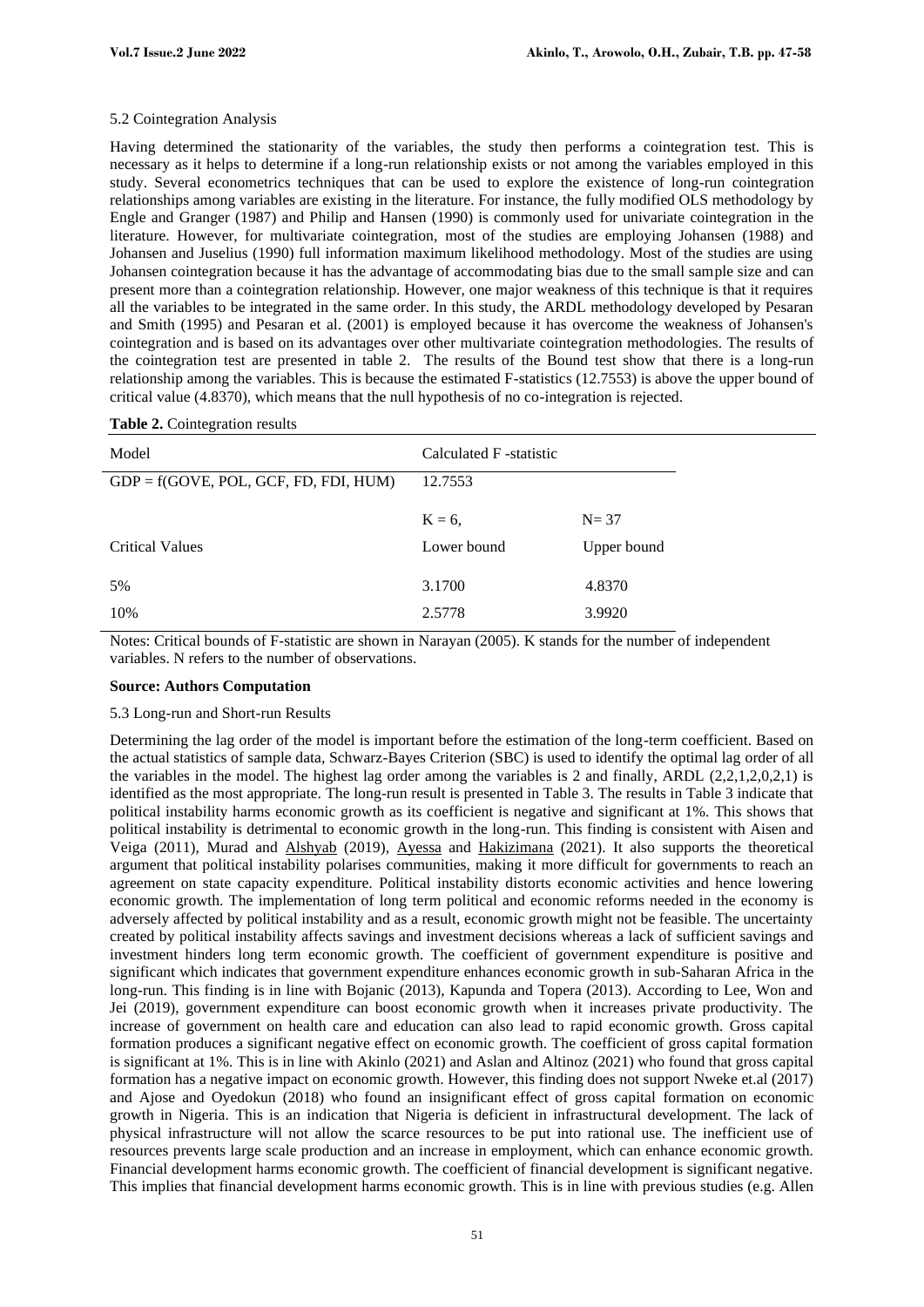et al. 2014; Adeniyi et al. 2015; Ductor and Grechyna, 2015; Akinlo 2021) which found a negative relationship between financial development and economic growth. According to Allen et al. (2014), financial development might likely hurt economic growth when there is too much money in the economy. Philippon (2010), Santomero and Seater (2000), and Murphy, Shleifer, and Vishny (1991) said that a rapidly growing financial sector generates high rents and attracts resources ideally ought to be utilized in other sectors, but when there's suboptimal allocation of the resources that implies that feasible growth rates might not be attained, in the short and long term. Likewise, human capital is detrimental to economic growth. This finding is consistent with Aryeetey and Fosu (2005) and Asiedu (2010). However, this finding contradicts Adelakun (2011), Anyanwu et al., (2015) and Osoba and Tella (2017) who found that human capital enhances economic growth.

| <b>Coefficient</b> | t-statistics | <b>Probability</b> |
|--------------------|--------------|--------------------|
| $-0.0330***$       | $-11.4465$   | 0.000              |
| $0.0231***$        | 11.5237      | 0.000              |
| $-0.0212***$       | 15.7646      | 0.000              |
| $-0.0056***$       | $-0.0014$    | 0.003              |
| $-0.0052*$         | $-0.0027$    | 0.094              |
| $-2.3861***$       | 11.4667      | 0.000              |
| 22.3511***         | 13.6262      | 0.000              |
|                    |              |                    |

**Table 3.** Estimated ARDL long-run coefficients: ARDL (1,0,1,1,2,1,1)

Note: (\*) and (\*\*\*) signifies significance at 5% and 1% level respectively.

#### **Source:** Authors Computation

Table 4 presents the short-run results under the error correction model. Starting with the coefficient of the  $ECM_{-1}$ . The coefficient of  $ECM_{-1}$  is negative which implies that it possesses the correct sign. In terms of significance, the coefficient of  $ECM_{-1}$  is statistically significant at 1%. Political instability has an inverse relationship with economic growth in the short-run. The coefficient of political instability is negative and significant at 1%. Government contributes to economic growth in Nigeria during the study period. Gross capital formation is unable to promote economic growth in the long-run. This means that, in the short-run, there is an inverse relationship between gross capital formation and economic growth in Nigeria. This is in line with Oyeleke and Akinlo (2019), who, in the short-run found a negative relationship between gross capital formation and economic growth. However, gross capital formation lagged by one period contributes to economic growth. Financial development fails to positively impact economic growth like in the long-run. Unlike in the long-run, foreign direct investment contributes to economic growth in the short-run. Human capital promotes economic growth in the short-run based on its positive and significant coefficient at 1%. The positive association between human capital and economic growth in the short-run may be attributed to the importance of human capital in enabling the quality of life and promoting social and economic change. Also, human capital enhances the absorption of modern technology in developing countries.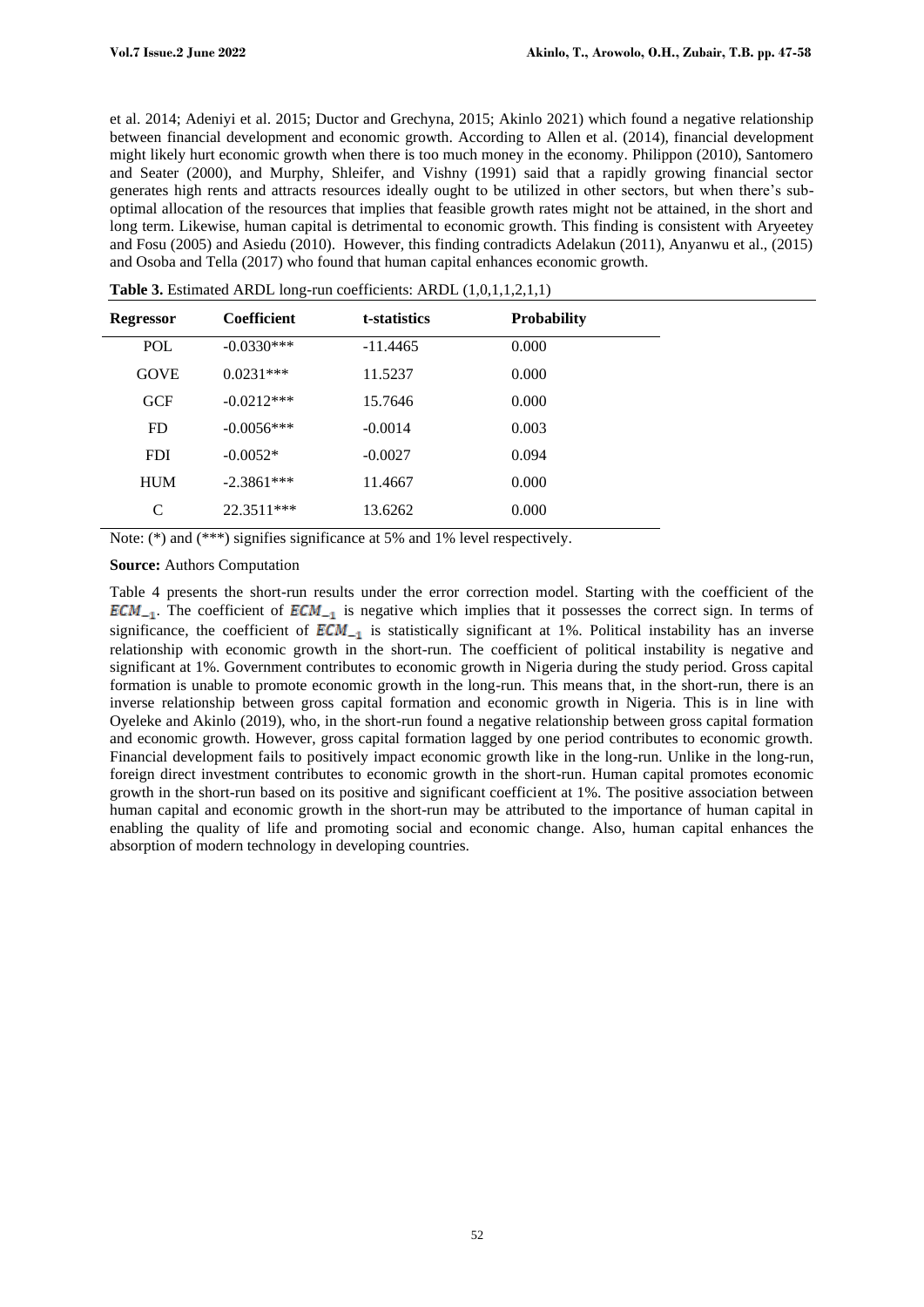| <b>Regressor</b>      | <b>Coefficient</b> | t-statistics | <b>Probability</b> |
|-----------------------|--------------------|--------------|--------------------|
| $\triangle GDP_{-1}$  | $-0.4984***$       | $-3.9461$    | 0.002              |
| ∆POL                  | $-0.0061***$       | $-6.8484$    | 0.000              |
| <b>AGOVE</b>          | $0.0064***$        | 6.9326       | 0.000              |
| $\triangle GOVE_{-1}$ | $-0.0054***$       | $-5.6763$    | 0.000              |
| ΔGCF                  | $-0.0046***$       | $-8.7749$    | 0.000              |
| $\triangle GCF_{-1}$  | $0.0017***$        | 3.8140       | 0.002              |
| ΔFD                   | $-0.0272***$       | $-3.9406$    | 0.002              |
| AFDI                  | $0.0034***$        | 3.9406       | 0.002              |
| $\Delta FDI_{-1}$     | $0.0033***$        | 3.3012       | 0.006              |
| ∆HUM                  | $0.6686***$        | 3.3002       | 0.006              |
| $ECM_{-1}$            | $-0.4648***$       | $-13.3416$   | 0.000              |

Table 4. Estimated ARDL short-run coefficients: ARDL  $(1,1,1,1,2,1,1)$ 

Note: (\*\*\*) signifies significance at 1% level.

#### **Source: Authors Computation**

#### 5.4 Diagnostic Tests

The diagnostic tests are presented in appendix A3. J-B normality is employed to test the distribution of the residual. This is often important since one of the presumptions of CLRM residual is normally distributed with zero mean and constant variance. To test for serial autocorrelation in the model, the Breusch-Godfrey LM test is employed while Autoregressive conditional heteroskedasticity (ARCH) is used to check the autocorrelation in the variance of the error term. Ramsey's reset test is used to test the functional misspecification of the model. The results from the diagnostics tests indicate there is no misspecification of the model. Likewise, heteroscedasticity and serial correlation problems are absent. For instance, the probability of the J-B normality residual is insignificant which means the residual is normally distributed. Likewise, the probabilities of Ramsey's reset test and Autoregressive conditional heteroskedasticity are insignificant which shows that the model is well specified and has no heteroskedasticity problem respectively.

#### 5.5 Stability Test

According to Bahmani-Oskooee and Brooks (1999), a stability test is important because the cointegration of variables does not imply the stability of the estimated coefficients. Therefore, to verify the stability of the models, the study plots the cumulative sum of recursive residuals CUSUM and the cumulative sum of recursive residuals of square CUSUM. We present the stability results in appendix A4. From the figure, the graph of CUSUM and CUSUMS statistics lies between the critical bounds. This indicates that the estimated coefficients are stable. Likewise, the long-run estimates are stable in the ARDL Models because the divergence in CUSUM and CUSUMS graphs is absent.

#### **6. Conclusion and Recommendations**

This study examines the impact of political instability on economic growth in Nigeria during the period 1984- 2020. Using the ARDL model, the study established that political instability harms economic growth in both the short-run and long-run. The study also found that gross capital formation and financial development have a negative relationship between gross capital formation and economic growth in both the short-run and long-run. Government expenditure is found to contribute to economic growth in the study in both short-run and long- run. Foreign direct investment and human capital have a negative effect on economic growth in the long-run but contribute to economic growth in the short-run.

The findings from this study have some implications. The negative effect of political instability on economic growth found in this study call for the government effort reduces political instability in the country. Political instability makes business transactions difficult among different ethnic groups due to a lack of trust. The fear of attack on business during conflict affects business decisions and the level of investment. The aftermath effect of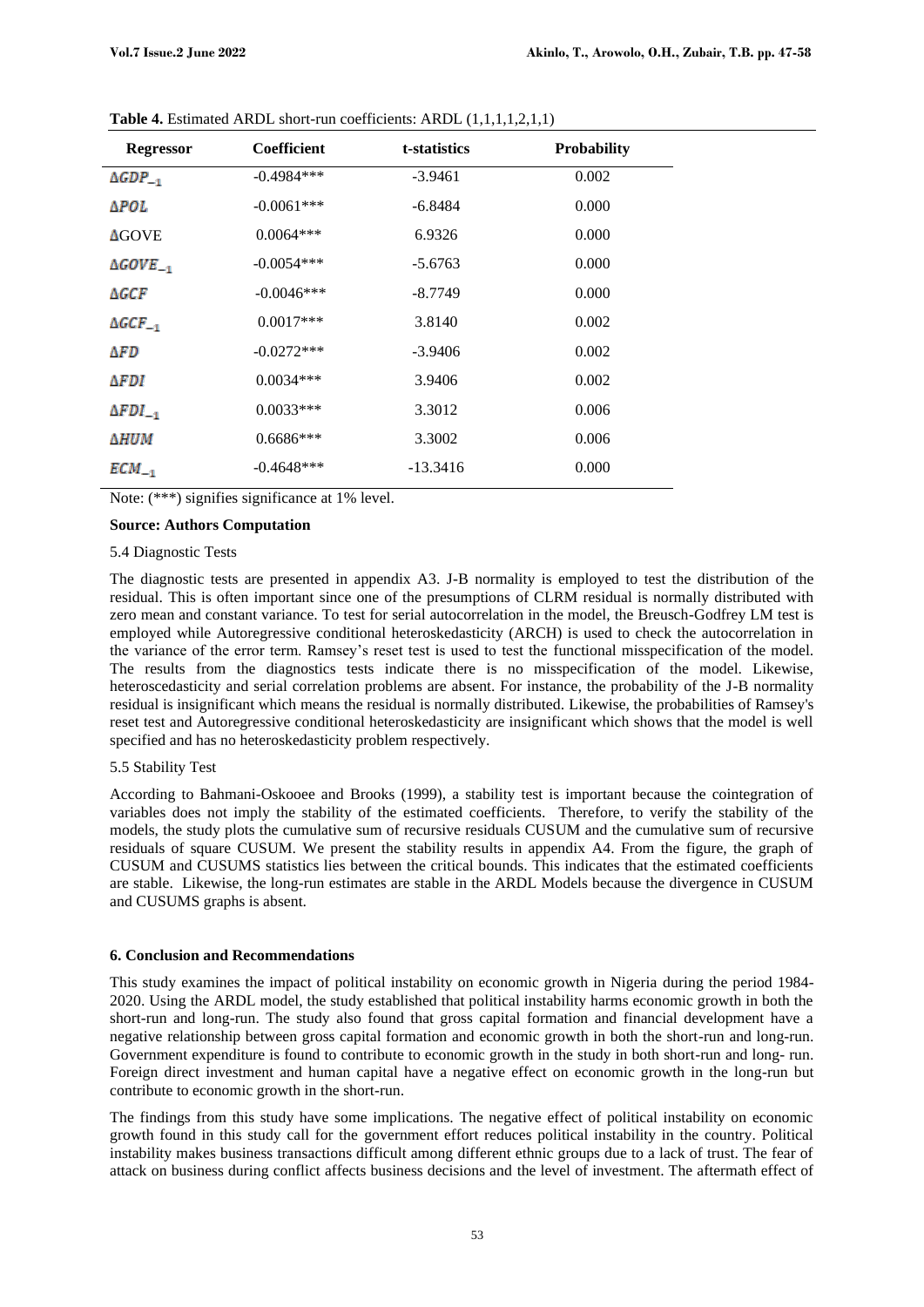a conflict can also has great consequences on economic growth. The fact that economic activities are paralysed during the political crises is an indication that economic growth will be affected. The loss of businesses leads to an increase in the level of unemployment, which worsens the economic situation. Business cannot thrive in an unconducive environment as no investors will be motivated to invest in an environment that is not safe for business. To minimise the occurrence of political instability, the study recommends the following; First, the government must reduce the level of unemployment in Nigeria. The high level of unemployment promotes political instability. Many graduates possess the necessary skills and education to contribute to economic growth but are unemployed. Most of these people can easily be manipulated into crime in an attempt to survive. People that fully employed and busy can hardly be used as a weapon of violence. The political leaders usually take advantage of the unemployed and used them as political thugs to cause destruction and promote violence during and after the election. Reducing the level of unemployment by the government will also reduce the level of poverty in the country. There is a high level of poverty in Nigeria today, more than in the past decades. People resorted to all kinds of crimes to evade poverty. The high level of unemployment, corruption, inconsistent policies of the government and bad leadership has increased the level of poverty geometrically in Nigeria. There is currently a high level of crimes such as kidnapping, fraudsters, banditry and burglary, which are highly connected to the level of poverty. Second, there is a need for the government to establish special organs or agencies that will maintain equal rights for all ethnic groups and religious groups, and hold a constructive dialogue. Those agencies will serve as regulators, which can promote peace and be able to devise a solution for the resolution of differences based on the needs of different ethnic groups and religious groups. The agencies must also be saddled with the responsibility of ensuring that various ethnic and religious groups are treated equally and benefit in the sharing of national wealth.

|             | Mean    | Median  | Max     | Min     | Std.<br>Dev. | Skew.     | Kurtosis | Obs. |
|-------------|---------|---------|---------|---------|--------------|-----------|----------|------|
| <b>GDP</b>  | 3.2689  | 3.2464  | 3.4295  | 3.1505  | 0.1029       | 0.3007    | 1.5121   | 37   |
| GCF         | 29.6318 | 27.8659 | 53.1867 | 14.9039 | 11.5748      | 0.2638    | 1.9104   | 37   |
| LAB         | 7.6440  | 7.6511  | 7.7579  | 7.5023  | 0.0807       | $-0.2464$ | 1.7369   | 31   |
| <b>GOVE</b> | 4.1902  | 2.1485  | 9.4483  | 0.9112  | 3.1525       | 0.4639    | 1.6257   | 37   |
| <b>POL</b>  | 7.1793  | 6.5     | 11      | 4.58    | 1.7386       | 1.0432    | 3.0142   | 33   |
| <b>FD</b>   | 9.9568  | 8.4351  | 19.6256 | 4.9575  | 3.7420       | 1.0469    | 3.5028   | 37   |
| <b>FDI</b>  | 3.0932  | 2.1913  | 8.3119  | 0.0185  | 2.4410       | 0.4609    | 1.9991   | 37   |

**Table A1.** Descriptive Statistics of the Variables

#### **Appendix A2: Correlation Matrix**

|             | <b>GDP</b> | <b>GCF</b> | LAB       | <b>GOVE</b> | <b>INTC</b> | <b>FD</b> | <b>FDI</b> |
|-------------|------------|------------|-----------|-------------|-------------|-----------|------------|
| <b>GDP</b>  |            |            |           |             |             |           |            |
| <b>GCF</b>  | $-0.8880$  |            |           |             |             |           |            |
| LAB         | 0.8937     | $-0.9809$  |           |             |             |           |            |
| <b>GOVE</b> | 0.8601     | $-0.8179$  | 0.8201    |             |             |           |            |
| POL         | $-0.6054$  | 0.5165     | $-0.5828$ | $-0.4934$   |             |           |            |
| <b>FD</b>   | 0.7283     | $-0.7513$  | 0.7679    | 0.8228      | $-0.4551$   |           |            |
| <b>FDI</b>  | 0.7083     | $-0.7125$  | 0.7578    | 0.8090      | $-0.442$    | 0.6584    |            |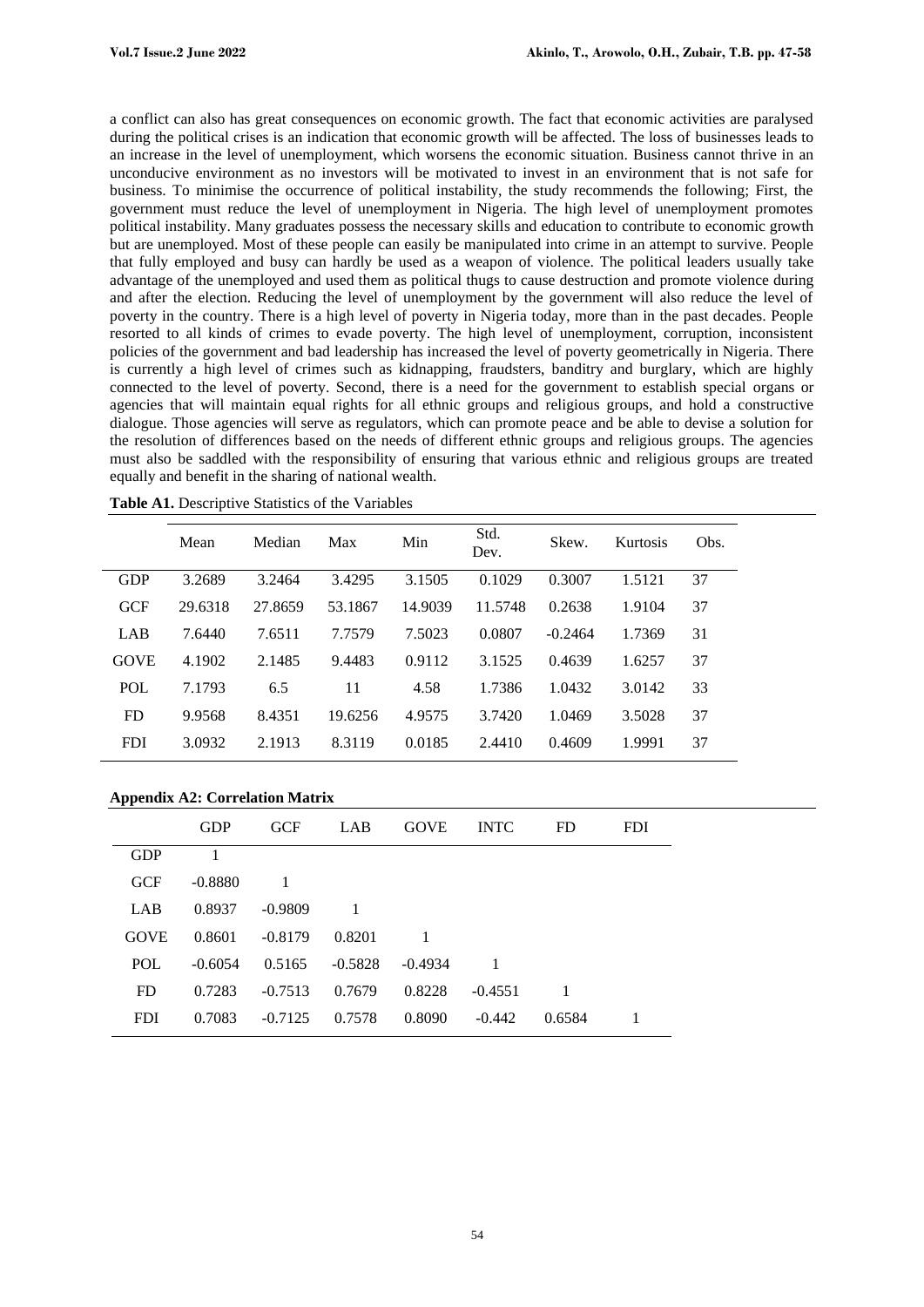# **Appendix A3: Diagnostic Tests**

| ARDL – VECM model diagnostic tests |                             |  |  |  |  |
|------------------------------------|-----------------------------|--|--|--|--|
| <b>Test statistics</b>             | LM                          |  |  |  |  |
|                                    |                             |  |  |  |  |
| Functional form                    | $\chi^2(1) = 2.2770(0.131)$ |  |  |  |  |
| Normality                          | $\chi^2(2) = 3.3558(0.187)$ |  |  |  |  |
| Heteroscedasticity                 | $\chi^2(1) = 0.4545(0.500)$ |  |  |  |  |

**ARDL – VECM model diagnostic tests**

# Appendix A4









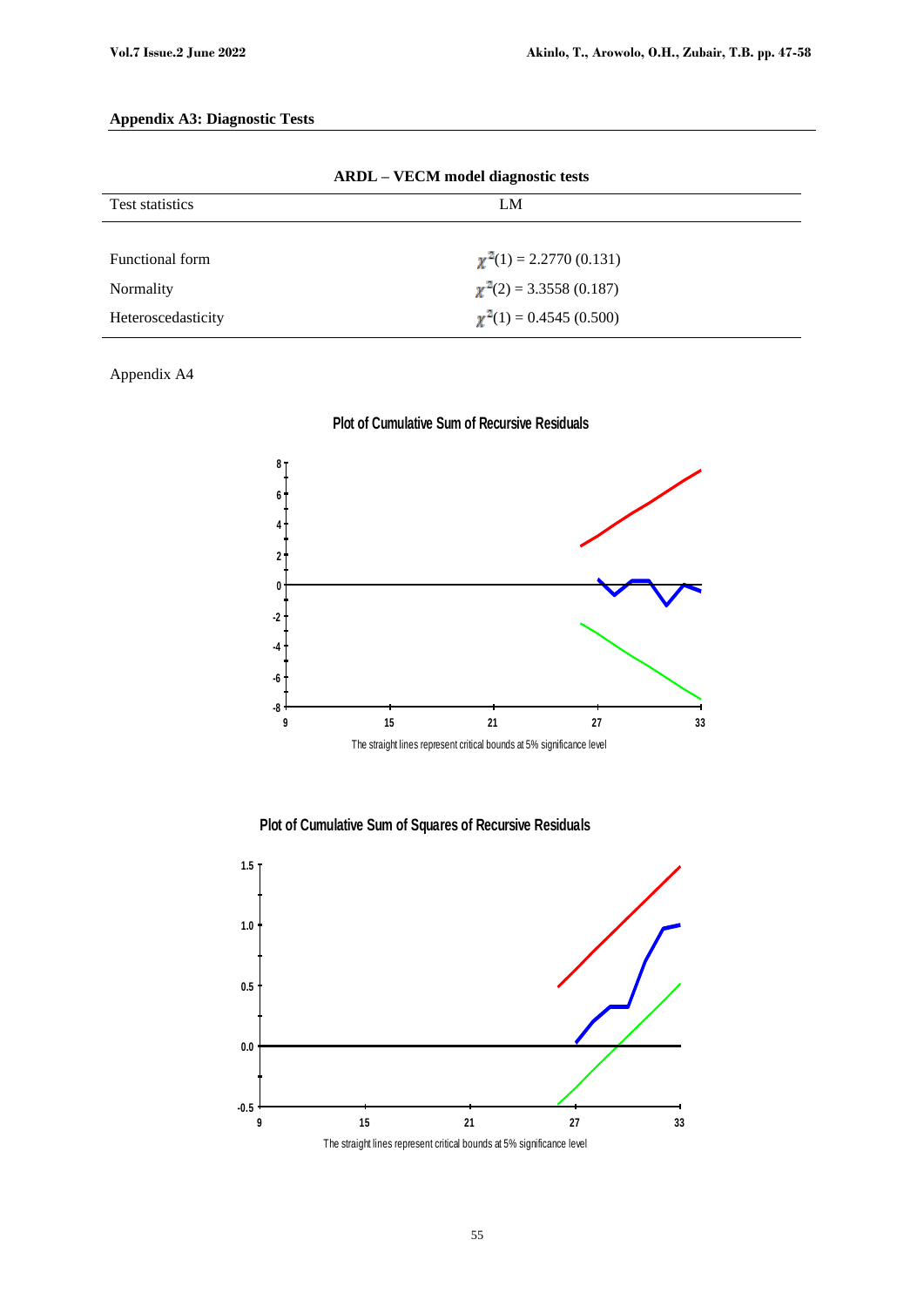#### **References**

- Abdelhameed, F. A. & Rashdan, A.M. (2021). A Deeper Look into Political Instability and Economic Growth: Case Study and Empirical Analysis on a Selection of Countries. *Research in World Economy*,12(3), 18-31
- Abdelkader, H.E.M. (2017). Political Instability and Economic Growth in Egypt. *Review of Middle East Economics and Finance*, *13(2),* 1-11
- Adelakun, O.J. (2011). Human Capital Development and Economic Growth in Nigeria. *European Journal of Business and Management*, *3(9),* 29-38
- Adeniyi, O., Oyinlola, A., Omisakin, O., & Egwaikhide, F. O. (2015). Financial development and economic growth in Nigeria: Evidence from threshold modelling. *Economic Analysis and Policy*, *47*(2015), 11–21.
- Ades, A. & Chua, H. (1997). Thy neighbor's curse: regional instability and economic growth. *Journal of Economic Growth,* 2, 279–304.
- Aisen, A. & Veiga, F. J. (2011). How Does Political Instability Affect Economic Growth? (January 2011). IMF Working Paper No. 11/12, Available at SSRN[: https://ssrn.com/abstract=1751422](https://ssrn.com/abstract=1751422)
- Aisen, A. & Veiga, F.J. (2013). How does political instability affect economic growth? *European Journal of Political Economy*, 29(c), 151-167.
- Ajose, K. & Oyedokun, G.E. (2018). Capital Formation and Economic Growth in Nigeria. *International Accounting and Taxation Research Group*, Faculty of Management Sciences, *2(2),* 131-142
- Akinlo, T. (2021). Financial Development, Real Sector and Economic Growth in Sub-Saharan Africa: The Threshold Effect*, Journal of African Business*, 22(4), 603-626
- Allen, F., Carletti, E., Cull, R., Qian, J., Senbet, L., & Valenzuela, P. (2014). The African financial development and financial inclusion gaps. *Journal of African Economies*, *23(5)*, 614–642.
- Alesina, A., Devleeschauwer, A., Easterly, W., Kurlat, S. & Wacziarg, R. (2003). Fractionalization. *Journal of Economic Growth*, 8, 155-194.
- Alesina, A. Ozler, S, Roubini, N. & Swagel, P. (1992). "Political Instability and Economic Growth*",* National Bureau of Economic Research.
- Alesina, A. Özler, S. Roubini, N. & Swagel, P. (1996). Political instability and economic growth. *Journal of Economic growth*, 1(2), 189-211.
- Ali, H.S, Hashmi, S.H & Hassan, A. (2013). Relationship Between Political Instability and Domestic Private Investment in Pakistan: A Time Series Analysis (1972-2009). *Pakistan Business Review, 15(1),* 1-26*.*
- Anyanwu, S.O., Adam, J.A., Obi, B., & Yelwa, M. (2015). Human Capital Development and Economic Growth in Nigeria. *Journal of Economics and Sustainable Development*, *6(14),*16-26.
- Apuwabi O. O. E. (2018). The Effects of Religious Crisis on Economic Development in Nigeria. *International Journal of Academic Research in Business and Social Sciences*, *8(6),* 321–330.
- Aryeetey, E., & Fosu, A. K. (2005). "Economic Growth in Ghana: 1960-2000," (*African Economic Research Consortium)*  AERC Growth Project Workshop, Cambridge.
- Asiedu, M. (2010). Trade liberalization and economic growth in Ghana: *1986-2007.* Unpublished Master's Thesis, Kwame Nkrumah University of Science and Technology, Kumasi.
- Aslan, A. & Altinoz, B. (2021). The impact of natural resources and gross capital formation on economic growth in the context of globalization: evidence from developing countries on the continent of Europe, Asia, Africa, and America.
- Asteriou D, & Price, S. (2001). Political instability and economic growth: UK time-series evidence. *Scottish Journal of Political Economy,* 48(4), 383-399.
- Ayessa, E. B & Hakizimana, J. (2021). Effects of Political Instability on Economic Growth in the Republic of Congo. *Modern Economy*, 12, 1896-1912.
- Bahmani-Oskooee, M. & Brooks, T.J. (1999). Bilateral J-curve between US and her trading partners. Weltwirtschaftliches Archiv, 135, 156-165.
- Barro, R.J. (1991). Economic growth in a cross-section of countries, *The Quarterly Journal of Economics, 106 (2),* 407-443.
- Barro, R. J. (2013). Education and economic growth. *Annals of Economics and Finance,* 14(2), 301-328.
- Basuchoudhary, A. & Shughart, W.F. (2010). On Ethnic Conflict and the Origins of Transnational Terrorism. *Defence and Peace Economics, 21(1)*, 65-87.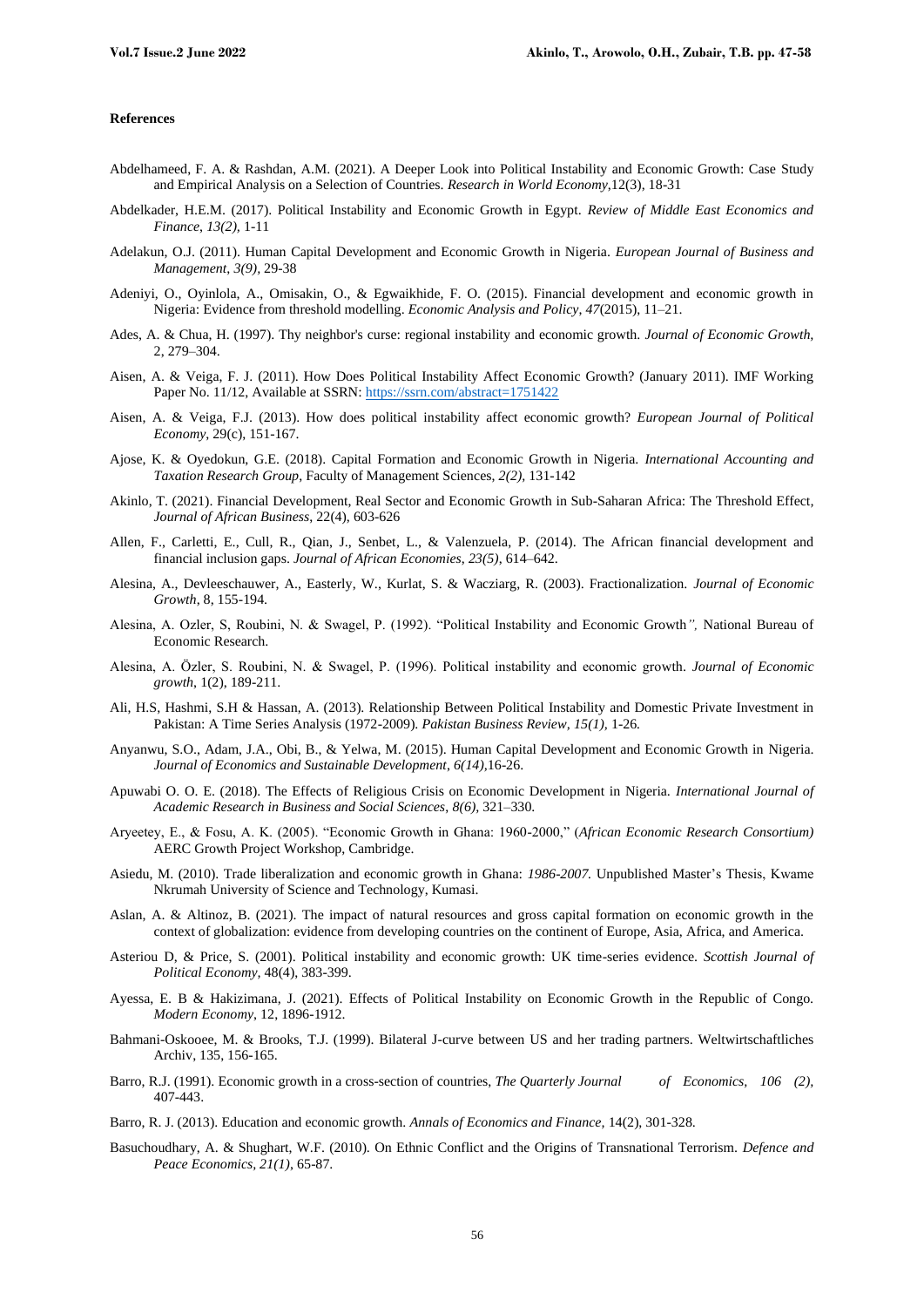- Bojanic, A.N., (2013). The Composition of Government Expenditures and Economic Growth in Bolivia. Latin American Journal of Economics, 50(1), 83–105.
- Canci, H, & Odukoya, O.A (2016). Ethnic and religious crises in Nigeria: a specific analysis upon identities (1999-2013). *Afr. J. Conf. Resol*. *16(1),* 87-110
- Chen, B. & Feng, Y. (1996). Some political determinants of economic growth: theory and empirical implications. *European Journal of Political Economy*, 12(4), 609–627.
- Dalyop, G.T. (2019). Political instability and economic growth in Africa. *International Journal of Economic Policy Studies*, *13,* 217–257..
- De Haan, J. (2007). Political institutions and economic growth reconsidered. *Public Choice* 131, 281–292.
- Ductor, L. and Grechyna, D. (2013). Financial Development, Technological Progress and Economic Growth. SSRN Working Paper No.1997526.
- Ductor, L. & Grechyna, D. (2015). Financial development, real sector, and economic growth. *International Review of Economics and Finance*, *37*(C), 393–405.
- Engle, R. & Granger, C. (1987) Cointegration and Error Correction: Representation, Estimation and Testing. *Econometrica*, 55, 251-276.
- Easterly, W. & Levine, R. (1997). Africa's Growth Tragedy: Policies and Ethnic
- Divisions. *The Quarterly Journal of Economics*, *112(4),* 1203-1250.
- Elbargathi, K. & Al-Assaf, G. (2019). The Impact of Political Instability on the Economic Growth: An Empirical Analysis for the Case of Selected Arab Countries. *International Journal of Business and Economics Research*, *8(1),*14-22
- Kimaro, E.L, Keong, C.C & Sea, L.L. (2017). Government Expenditure, Efficiency and Economic Growth: A Panel Analysis of Sub- Saharan African Low-Income Countries. African. *Journal of Economic Review, 5(2),* 34-54
- Gong, X. & Rao, M. (2016). The economic impact of prolonged political instability: a case study of Fiji. *Policy Studies*, *37(4),* 370-386.
- Gurgul, H. & Lach, L. (2013). Political instability and economic growth: Evidence from two decades of transition in CEE. *Communist and Post-Communist Studies*, 46 (2013) 189–202.
- Gupta, D. (1990). *The Economics of Political Violence: The Effect of Political Instability on Economic Growth*. New York: Praeger Publishers.
- Johansen, S. (1988). Statistical analysis of cointegration vectors. Journal of Economic Dynamics and Control, 12(2–3),231- 254.
- Johansen, S. & Juselius, K. (1990). "Maximum Likelihood Estimation and Inference on Cointegration with Applications to the Demand for Money," *Oxford Bulletin of Economics and Statistics, 52,* 169-210.
- Jong-A-Pin, R. (2009). On the measurement of political instability and its impact on economic growth. *European Journal of Political Economy, 25,* 15–29
- Kuznets, S. (1966). Modern Economic Growth, New Haven, CT: Yale University Press.
- Lee, J.C., Won, Y.J. & Jei, S.Y. (2019). Study of the Relationship between Government
- Expenditures and Economic Growth for China and Korea. *Sustainability*, 11, 6344; doi:10.3390/su11226344
- Lindemann, S. (2008). "Do Inclusive Elite Bargains Matter? A Research Framework for Understanding the Causes of Civil War in Sub-Saharan Africa." Crisis States Discussion Papers, No. 15.
- Mbaku, J.M. (1988). Political instability and economic development in Sub-Saharan Africa: Some recent evidence. *Review of Black Political Economy*, 17(1), 89-111.
- Mbaku, J.M. (1992). 'Bureaucratic Corruption as Rent-Seeking Behavior', *Konjunkturpolitik* (Germany), 38(4), 247-65.
- [Murad, M.S.](https://www.emerald.com/insight/search?q=Malak%20Samih%20Abu%20Murad) A. & [Alshyab, N.](https://www.emerald.com/insight/search?q=Nooh%20Alshyab) (2019). "Political instability and its impact on economic growth: the case of Jordan", *[International Journal of Development Issues](https://www.emerald.com/insight/publication/issn/1446-8956)*, 18(3), 366-380.
- Murphy, K., Shleifer, M. A., & Vishny, R. W. (1991). The allocation of talent: Implications for growth. *The Quarterly Journal of Economics*, *106*(2), 503–530.
- Nomor, D.T & Iorember, P.T. (2017). Political Stability and Economic Growth in Nigeria. *Journal of Economics and Finance, 8(2),*44-53
- Nelson, R.R. & Sampat, B.N. (2001). Making Sense of Institutions as a Factor Shaping Economic Performance, *Journal of Economic Behavior & Organization*, 44(2001),31-54.
- Nweke, G.O. Odo, S.I. & Anoke, C.I. (2017). Effect of Capital Formation on Economic Growth in Nigeria. *Asian Journal of Economics, Business and Accounting, 5(1), 1-16*